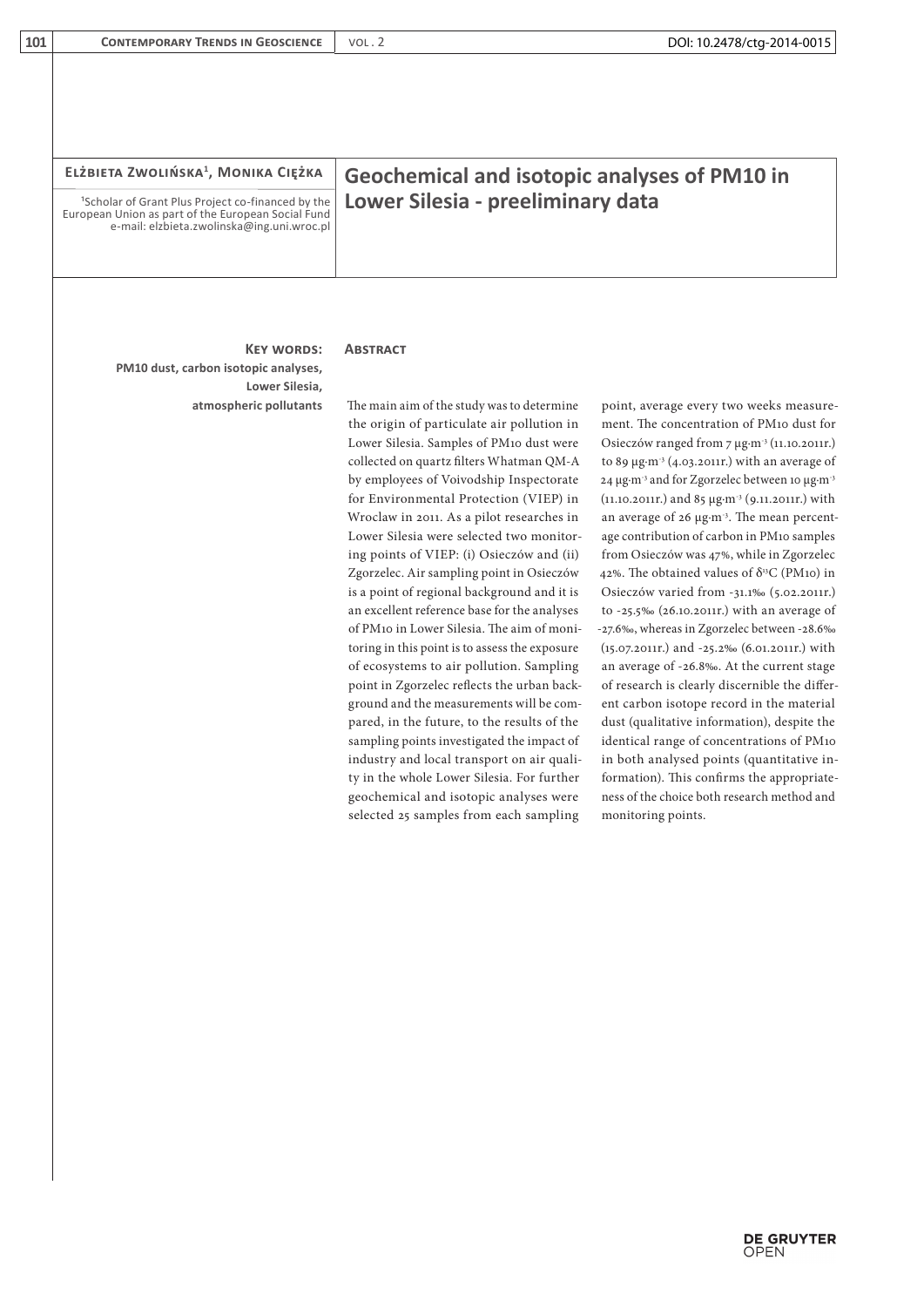## **Introduction**

In XXI century air pollution is a very important civilization issue. All of substances which have negatively influence on people's health, properly working ecosystems or for people's products (buildings, sculptures etc.) are called pollution (VIEP 2011). Due to their physical character they are distinguished for dust and gaseous pollution. Gaseous pollutants are i.a. sulphur dioxide (SO₂), carbon dioxide (CO₂), carbon monoxide (CO), nitrogen oxides (NOx), while dust pollutants are TSP (total suspended particles), PM10 (particulate matter with particle diameter less than 10  $\mu$ m), PM2.5 (<2.5) µm) and PM1 (<1 µm). A group of elevated risk: children, elderly people and pregnant women are mainly subjected to negative influence of dust pollutants. Dust concentration cutting in atmospheric air is also very important issue because very often very high value of dust regional background are measured. According to Directive 2008/50/EC of the European Parliament and of the Council of 21 May 2008 on ambient air quality and cleaner air for Europe (also known as CAFÉ Directive) 24-hour standards of maximum levels for the content of PM10 in Poland is 50 µg⋅m<sup>-3</sup> - maximum 35 times per year (black line on Fig. 3) but yearly average limit is 40 µg∙m-3. Currently for PM2.5 are allowed to exist some overruns but till 2015 the level of PM2.5 must be 25 µg∙m-3 and till 2020, the level could not exceed 20 µg∙m-3 (CAFE Directive). Among all air pollution dust hazards are one of the most dangerous for the environment and human health because of their mobility and can affect all ecosystem elements - water, air, soil and life forms.

 It should be emphasized that the PM2.5 is up to 90% of PM10. At the same time there is no clarified threshold below which effects of PM2.5 is not harmful to humans. So fine particles have the ability to penetrate the human respiratory system down to the level of the alveoli and further into the bloodstream. They are causes of respiratory diseases (silicosis, asthma, chronic allergies) and circulatory system acid (Juda-Rezler 2000). European Union Member States shall make every effort to reduce air pollution, especially in areas densely populated by humans. In the cities people are exposed mainly to the negative effects of pollution from industry, transport, and from the so-called low emissions from the home furnances. Outside the cities the problem of air pollution may come from agriculture, biomass burning and in coastal areas from sea spray. Network monitoring of the PM10 and PM2.5 concentration is well developed in Poland by Voivodship Inspectorates for Environmental Protection measuring stations. They measure only the amount of harmful substances but not indicate the origin of analysed pollutants whether the direction of transport. The aim of this study was to determine the geochemical composition of the dust in Lower Silesia basing on isotopic analyses of  $\delta^{3}C$ . The analyses of isotopic ratios of the substances help to determine the origin of air pollutants. In earlier studies of carbon isotope composition of PM10 it is recognized that basing on known isotopic signal is possible to distinguish the individual dominant sources of pollution in the atmosphere (Widory et al. 2004, Kelly et al. 2005, Lòpez-Veneroni 2009).

Fig. 1 Monitoring points of Voivodship Inspectorates for Environmental Protection selected for studies: Osieczów and Zgorzelec.

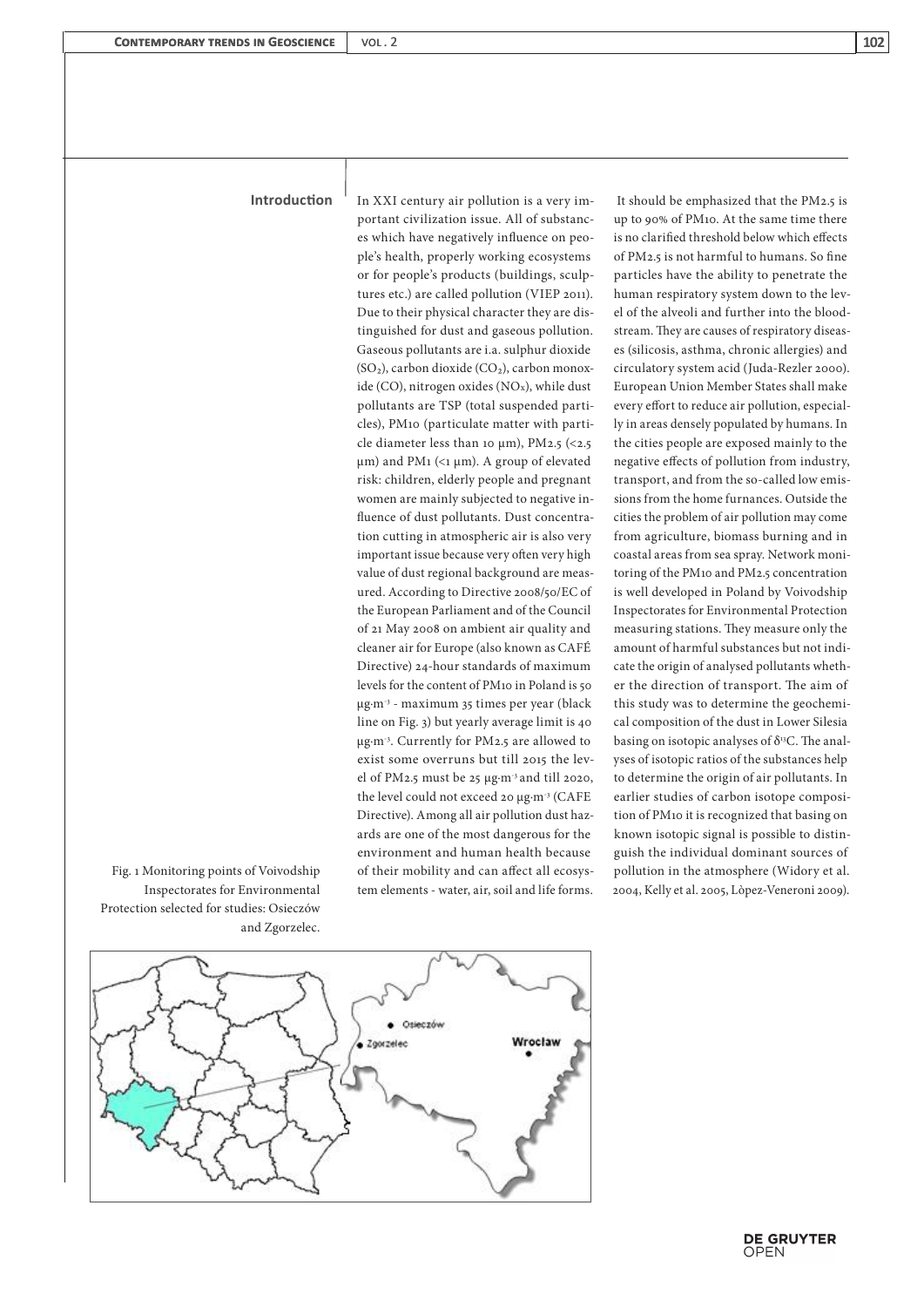## **Study area and sampling**

The study of this work is part of a larger project carried out for the whole province of Lower Silesia which covers nine points. For the pilot researches two points of air monitoring in Lower Silesia were selected: (i) Osieczów - point of regional background where ecosystems exposure to atmospheric pollution is studied; it is an excellent basis for comparison of the entire study area; latitude: E 15° 25'54 ", longitude: N 51° 09'04"

(ii) Zgorzelec - point of urban background where the impact of anthropogenic pollution in the urban environment of Zgorzelec city is studied; it is a background for comparison with other similar points in Lower Silesia; latitude: E 15 ° 01'30 ", longitude: N 51 ° 08'40 ".

For this studies were selected samples with PM10 dust deposited on a Whatman quartz filters gathered approximately every two weeks in 2011 by employees of the Voivodship Inspectorate for Environmental Protection in Wroclaw. Geochemical and isotopic analyzes were carried out for 25 samples inclusively of both points. The samples with diameter of 6 mm were filters and packed in tin capsules with dimensions of 6 x 6 x 12 mm.

Concentrations of C and N were carried out by Elemental analyzer NC Instruments NC 2500, while isotopic analyses of  $\delta^{13}$ C were carried out by IsoPrime100 CF-IRMS coupled to an elemental analyzer Vario Micro Cube. Analyses were carried out at Université du Québec à Montréal.















Fig. 3 Concentration of PM10 dust in Osieczów (blue) and Zgorzelec (green)

in 2011 (data of VIEP).

**Results** The levels of PM10 concentrations of chosen points in 2011: (i) Osieczów (blue) and (ii) Zgorzelec (green) are presented in Fig. 3. In Osieczów in 2011 concentration of PM10 ranged from 7 µg∙m-3 to 89 µg∙m-3 (4.03.2011) to with mean value of 24 µg∙m-3. In Zgorzelec in 2011 concentration of PM10 ranged from 10 µg∙m-3 (11.10.2011) 85 µg∙m-3 (9.11.2011) to with mean value of 26 µg⋅m<sup>-3</sup>.

> In Osieczów (Fig. 4a) percentage contents of C ranged from 32.97 % (14.05.2011r.) to 77.84 % (11.10.2011r.) with mean value of 47 %. In Zgorzelec (Fig. 4b) percentage contents of C ranged from 30.78 % (1.05.2011r.) to 60.73 % (21.01.2011r.) with mean value of 42 %. The  $\delta^{13}$ C values (PM10) in Osieczów varied from -31.1‰ (5.02.2011r.) to -25.5‰ (26.10.2011r.) with mean value of -27.6‰ (Fig. 5 blue solid symbols). The  $\delta^{13}$ C values (PM10) in Zgorzelec varied from -28.6‰ (15.07.2011r.) to -25.2‰ (6.01.2011r.) with mean value of -26.8‰ (Fig. 5 green solid symbols).

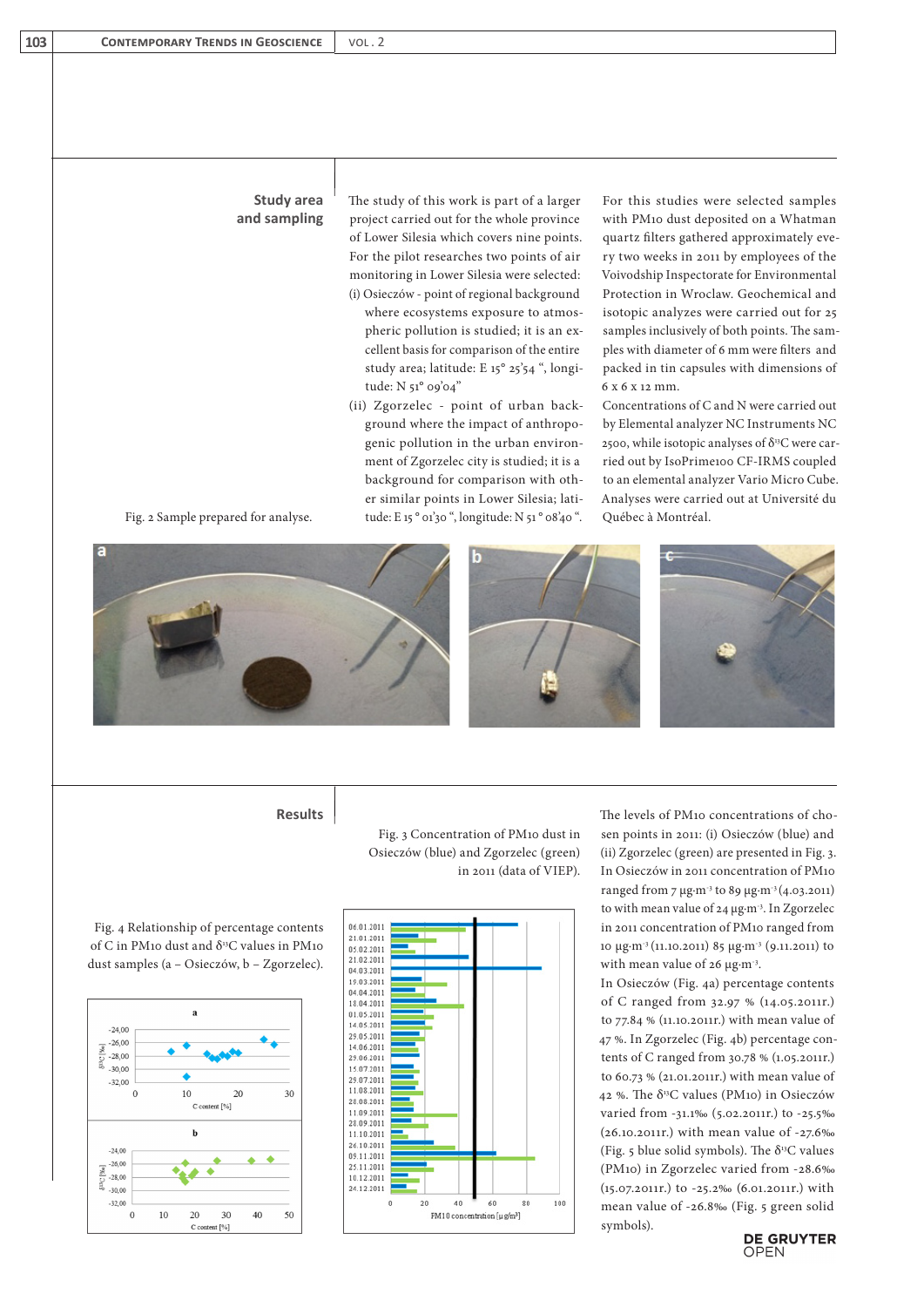

**DE GRUYTER**<br>OPEN